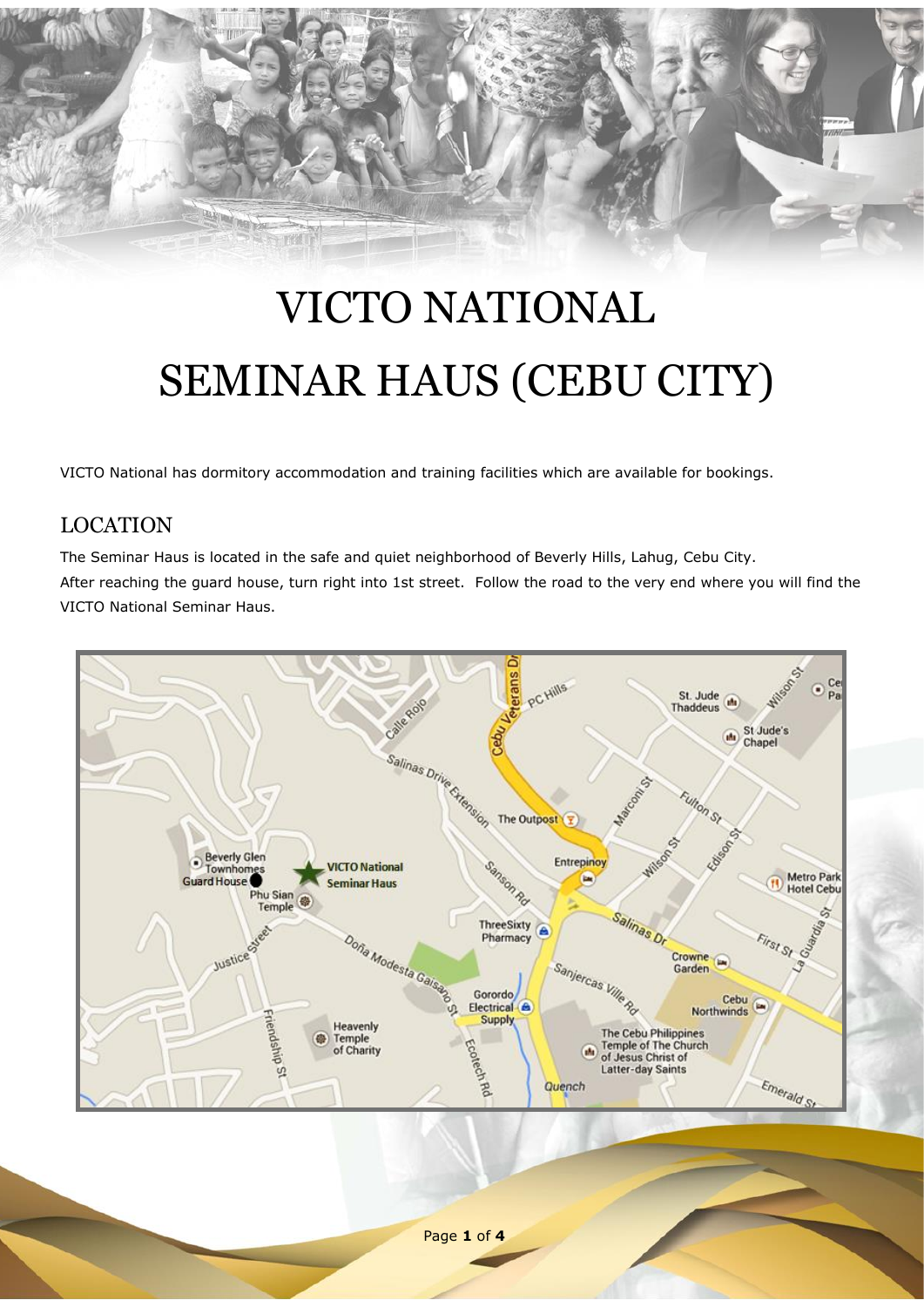

# MEAL PLANS

Regular Rates – 1 main course, vegetables, soup, rice & fruits Buffet Rates – 2 main courses, vegetables, soup, rice, drinks & fruits

|                  | Regular Rates (per day / per PAX)   Buffet Rates (per day / per PAX) |         |  |
|------------------|----------------------------------------------------------------------|---------|--|
| <b>Breakfast</b> | Php 120                                                              | Php 200 |  |
| Morning Snack    | Php 60                                                               | Php 60  |  |
| l Lunch          | Php 120                                                              | Php 250 |  |
| Afternoon Snack  | Php 60                                                               | Php 60  |  |
| Dinner           | Php 120                                                              | Php 250 |  |
| Flowing Coffee   | Php 30                                                               | Php 30  |  |

#### Sample Menus:

| <b>Breakfast</b>   | <b>Morning Snack</b> | Lunch               | <b>Afternoon Snack</b> | <b>Dinner</b>        |
|--------------------|----------------------|---------------------|------------------------|----------------------|
| Chorizo, dried     | Carrot cake, mel-    | Fried fish, mixed   | Chicken pie,           | Nocos guisado,       |
| dangit, fried egg, | on juice             | shell soup, vegeta- | soft drinks            | sotanghon soup,      |
| rice, coffee with  |                      | ble guisado, rice,  |                        | lumpia shanghai,     |
| creamer            |                      | fresh fruits, soft  |                        | rice, soft drinks,   |
|                    |                      | drinks              |                        | polvoron dessert     |
| Fish paksiw, fried | Banana nut cake,     | Beef steak, shrimp  | Biko,                  | Crab meat, chicken   |
| egg, dried fish,   | funchum juice        | sinigang, talong    | soft drinks            | bihon guisado,       |
| rice, coffee with  |                      | salad, rice, fresh  |                        | soup, rice, tikoy    |
| creamer            |                      | fruits, soft drinks |                        | dessert, soft drinks |
| Luncheun meat,     | Puto mango with      | Butter chicken,     | Empanada,              | Fish taosi, misua    |
| dried tarorot,     | chocolate            | beef ribs soup,     | soft drinks            | with meatballs,      |
| scrambled egg,     |                      | chopsuey, rice,     |                        | beansprouts, rice,   |
| rice, coffee with  |                      | fresh fruits, soft  |                        | masarial dessert,    |
| creamer            |                      | drinks              |                        | soft drinks          |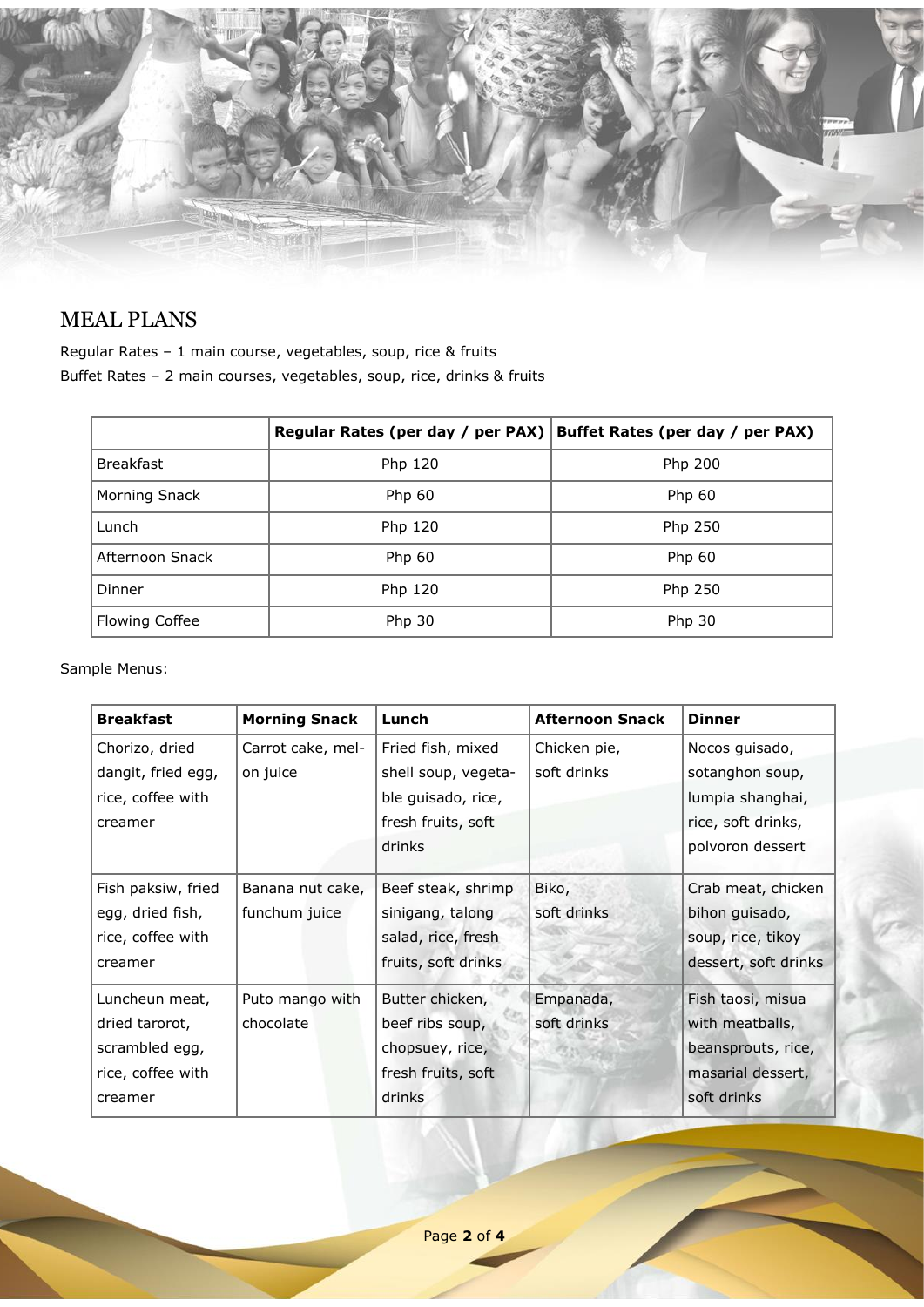

### ROOM RATES

Php 250 per day / per PAX 7 dorm rooms in total which can accommodate up to 65 pax Check-in: 2PM Check-out: 12NOON

#### CONFERENCE ROOMS

| Room          | <b>Maximum PAX</b> | <b>Price</b>                                           |
|---------------|--------------------|--------------------------------------------------------|
| CFI Room      | 60                 | Php 2,000 for 8 hours<br>(Php 250 per succeeding hour) |
| Luzon Room    | 20                 | Php 1,000 for 8 hours<br>(Php 150 per succeeding hour) |
| Mindanao Room | 20                 | Php 1,000 for 8 hours<br>(Php 150 per succeeding hour) |

### OTHER FACILITIES

LCD Projector **-** Php 1,500 for 8 hours

Basketball Court – Php 200 per hour

Other facilities include: free drinking water, dining area, open space lounge area with television, air-conditioning in rooms, Wi-Fi internet.

### PAYMENT METHODS

Payment can be made by cash or cheque.

#### BOOKINGS & INQUIRIES

For inquiries and bookings please contact:

Charlie: 0923 257 7825 or Landline: 253-3148 / 236-7040 Affiliates may be entitled to special discounts. Please inquire when making your reservation. Seminar/Training bookings should be made at least 1 week in advance. Rates are subject to change without notice. Please re-confirm prices when booking.